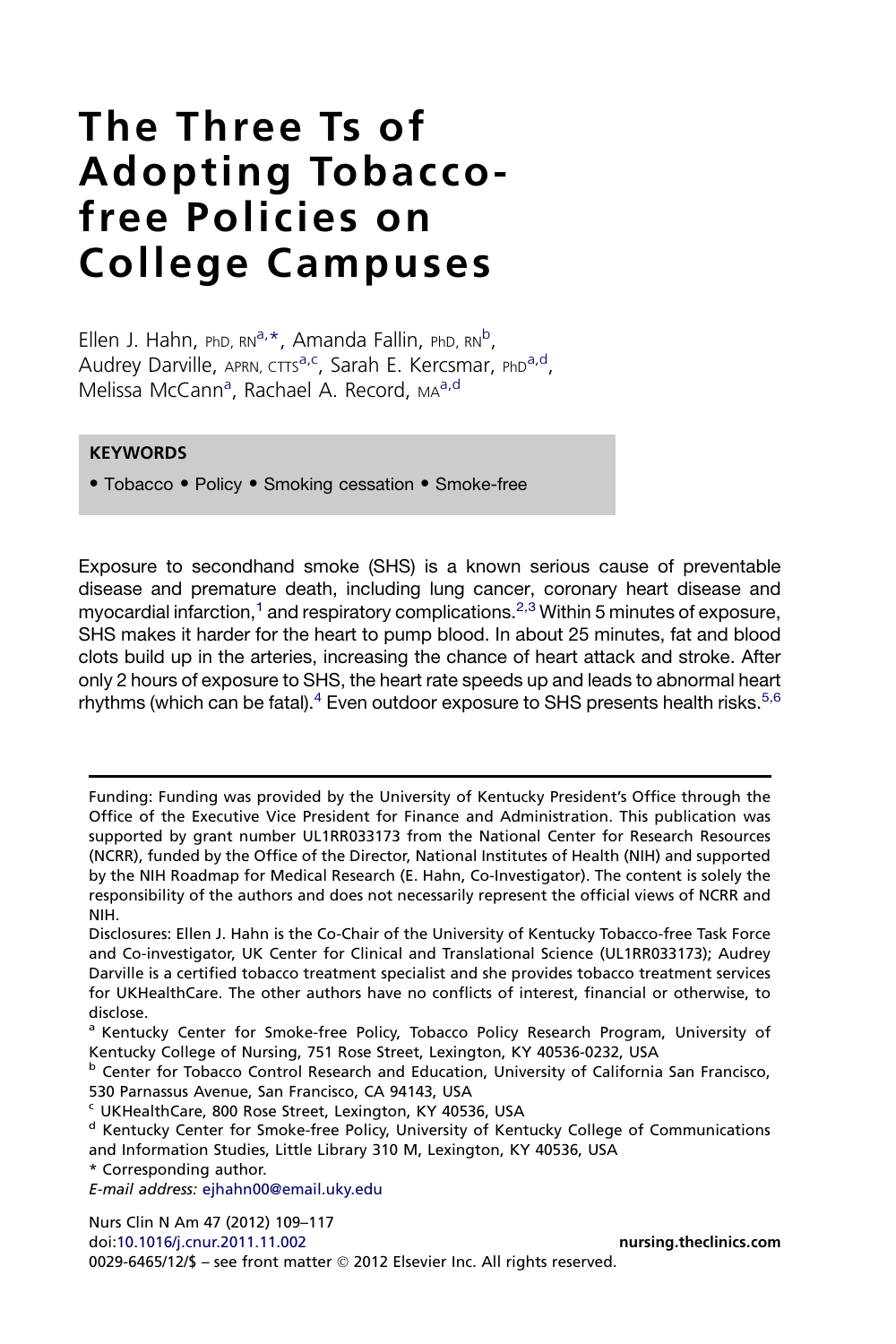Nationwide, colleges, universities, and health care campuses recognize the health threat from SHS and there is a trend toward implementing tobacco-free or smoke-free campus policies.<sup>[7](#page-8-0)</sup> As of October 7, 2011, there were at least 586 US colleges or universities with 100% smoke-free or tobacco-free campus policies with no exemptions.<sup>8</sup> Although there has been a recent wave of tobacco-free campuses in the United States, policy restrictiveness and implementation vary, and compliance remains a challenge. Streets and sidewalks not owned or controlled by the college or university create special challenges. This case study describes the 3 Ts strategy to implementing and evaluating the University of Kentucky's (UK's) tobacco-free campus policy and evaluates the outcomes and costs.

# HISTORY/CONTEXT OF POLICY

UK, located in Lexington, joined the list of higher-education institutions with a tobacco-free campus policy in November 2009. $8$  As the state's land grant university, UK is located in a state that is a national leader in tobacco production. $9$  Given the historically protobacco climate,<sup>[10](#page-8-0)</sup> the adoption and implementation of the policy did not come quickly; nor was there immediate adherence. However, there was administrative support for the policy from the beginning. The campus went tobacco-free in stages. First, the academic medical center campus, adjacent to the main campus, went tobacco-free in November 2008, exactly 1 year before the entire campus imple-mented its comprehensive tobacco-free policy. Great American SmokeOut<sup>[11](#page-8-0)</sup> was selected as the implementation date for both the medical center and the entire campus policy.

In both cases, UK spent about 9 to 12 months in the preparation phase to promote buy-in from key stakeholders, including tobacco users, and to develop a strong implementation plan using a 3-pronged 3-Ts approach: tell, treat, and train. Integrated, regular, consistent communications (tell) were critical to creating an environment in which compliance was expected. Given that policy change increases demand for tobacco treatment, $12-15$  providing evidence-based tobacco treatment (treat) was an important hallmark of the policy strategy. Effective policy implementation relied on well-trained administrators, faculty, and student leaders (train) to remind violators of the policy and report if necessary. The 3 Ts approach is designed to institute a culture of policy compliance.

The Tobacco-free Campus Task Force (TCTF), representing 28 sectors of the university community, including faculty, staff, and students, was appointed by the University President about 11 months before implementation of the campus-wide policy. The group initially met semiweekly and they formed 5 committees that met consistently during the 10-month planning period. About 200 people were involved in the planning and they were invited to a kick-off event hosted by the President and TCTF. The communication plan involved integrating the tobacco-free policy message into all new (and prospective) student, faculty, and staff orientation activities, alumni and parents' materials, athletic ticket materials and events, and various campus publications, as well as communicating via Web sites, email broadcasts, brochures, table tents in dining areas, parking tickets, and campus print, television, and radio media.

Existing vendors and contractors were notified and all contracts included policy language and expectations. Tobacco treatment services for employees and students were enhanced and available 30 to 60 days before the policy implementation date. Little research was available to assist the TCTF and the planning committees with effective policy development and enforcement strategies. Despite the recent wave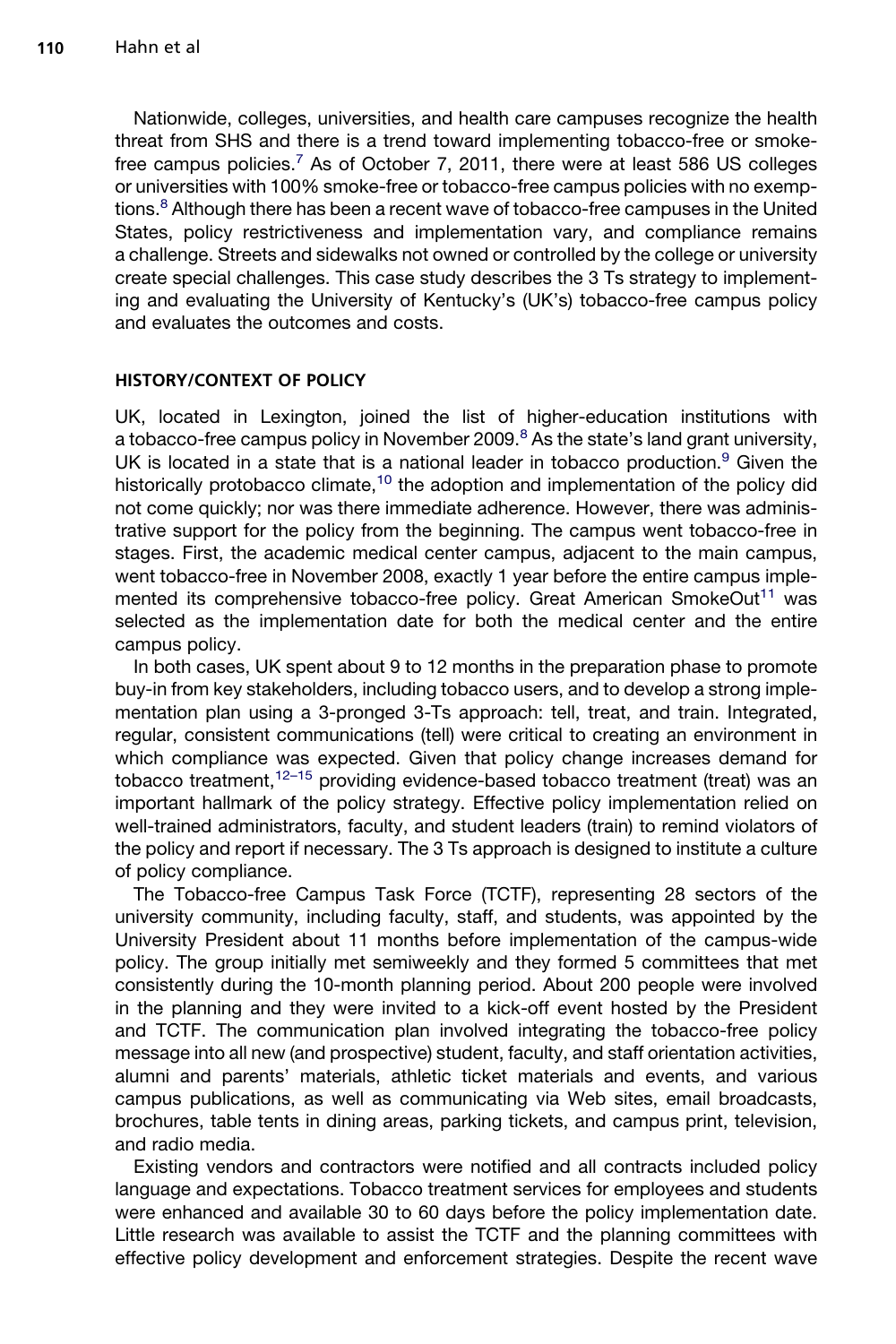of tobacco-free colleges, $<sup>7</sup>$  $<sup>7</sup>$  $<sup>7</sup>$  there is little research on campus policy strategies, effec-</sup> tiveness, and enforcement procedures.

#### THE 3 Ts STRATEGY: TELL

The first component of the 3-pronged approach is tell. For successful policy implementation, adequate and timely notification about the policy provisions is crucial. Communication about the policy was a top priority before policy implementation. Throughout campus, signs were placed in strategic outdoor locations and in places where pedestrians and vehicles entered campus. The signs were designed with a positive message including the rationale for the policy: "Welcome to our Tobacco Free Campus: A Healthy Place to Live, Work and Learn." Signage was periodically evaluated and replaced because of damage or vandalism.

Shortly before the policy went into effect, an email from the University President about the policy was sent to students and employees. The message described the need to create a healthy campus environment and information about how to obtain tobacco treatment services. Employees were invited to a 2-day resource fair hosted by the College of Nursing's Tobacco Policy Research Program before the policy went into effect. Employees were provided with information about BeHIP, a phone-based coaching program for those who wished to quit using tobacco products, individual counseling sessions with the university's tobacco treatment specialist, and visits to the office of UK Work  $+$  Life Connections, which provided employees with tobacco education, assessments, and referrals free of charge. Students were provided with information on tobacco cessation options and prescriptions through University Health Services (UHS) and counseling programs through the university's Counseling and Testing Center. Two brochures were distributed at key campus locations: one brochure contained information about the policy and the boundaries, and the other emphasized various tobacco treatment resource options (see <http://www.uky.edu/Tobaccofree>).

Before and after the policy went into effect, the cochairs of the TCTF conducted road shows with employee and student groups (eg, library employee group, staff and faculty senates, arts and sciences student ambassadors). A 15-minute slide presentation introduced the policy (including specific boundaries), resources available for students and employees who wished to quit using tobacco, consequences for violating the policy, and answered questions and concerns. In 2011 (nearly 2 years after policy implementation), information about the tobacco-free policy and tobacco treatment services was added to the course content for UK 101, a class for incoming freshman that acquaints the student with campus during their first semester.

Clear communication is particularly important when discussing policy boundaries. For example, the tobacco-free policy does not cover city-owned or state-owned sidewalks or streets, creating confusion when smokers congregate in areas that may seem to be on campus. The TCTF published the following statement related to these areas: "For those sidewalks adjacent to streets not controlled by the university, we ask that you respect the pedestrians and our efforts to provide a healthier environment by refraining from tobacco use on those sidewalks." This statement was integrated into the maps of policy boundaries.

In the 2 years after implementation, it has been important to continue and repeat tell strategies. Anniversary events raised awareness about the policy. UHS distributed cold turkey sandwiches ("You need more than cold turkey to quit") and s'mores ("Ask us s'more about quitting") in high-traffic campus areas. Policy reminder cards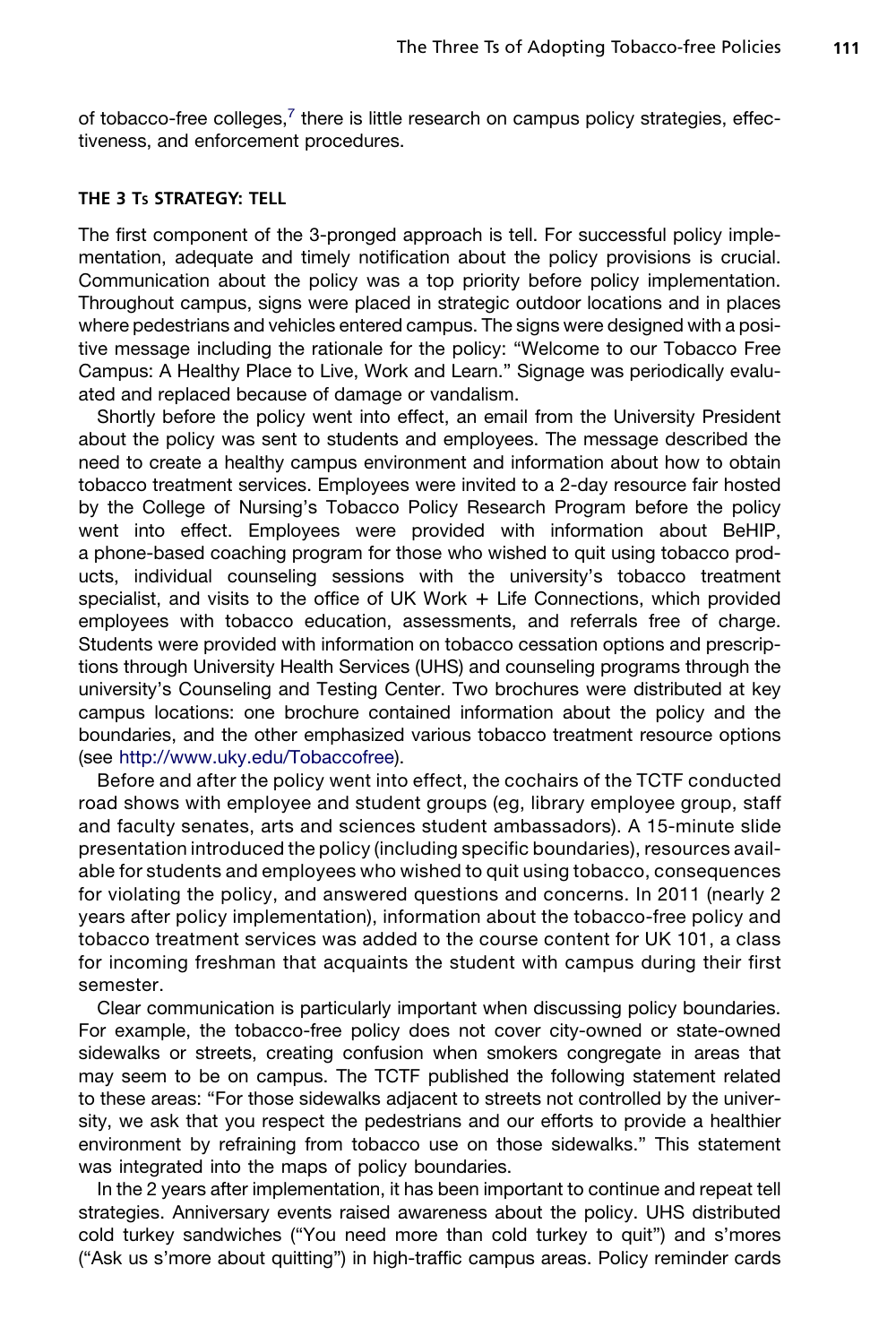with a positive message including a coupon for a free fountain drink (eg, iced tea, lemonade, soft drinks) were distributed in high-traffic areas and during busy times (ie, class change times).[16](#page-8-0) Media stories in the student newspaper and on radio attracted interest from students completing individual and group class projects.

## THE 3 Ts STRATEGY: TREAT

Providing evidence-based tobacco treatment services<sup>[17](#page-8-0)</sup> is the second element of the 3 Ts strategy. Cessation strategies are most effective when there is a combination of medication, counseling, smoke-free policy, cigarette tax increases, and media education. Tailored approaches to medication and counseling are most effective in helping people quit tobacco use.<sup>[17](#page-8-0)</sup> UK followed the 2008 Update of the Clinical Practice Guidelines for Treating Tobacco Use and Dependence as a framework<sup>[17](#page-8-0)</sup> for enhancing and developing tobacco treatment programs for students and employees before and during implementation of the tobacco-free campus policy. Based on these guidelines, a variety of cessation group and individual counseling options are offered to students, employees, and sponsored dependents covered on the university health plan. Cessation medications (ie, combination nicotine replacement therapy [NRT], including patches plus gum or lozenges) are made available for free for persons participating in one of the cessation programs.

The existing employee health and wellness program, a structured, telephone-based cessation counseling program including NRT products and a personal health coach, was expanded because of the anticipated and actual increase in program participation after the tobacco-free campus policy went into effect. Employees also have access to individualized counseling at UKHealthCare by a nurse practitioner who is also a certified tobacco treatment specialist. Individual counseling is available in person and via phone, email, or online support. Sessions provide motivational counseling, development of tailored treatment approaches, and the use of medications approved by the US Food and Drug Administration.<sup>[17](#page-8-0)</sup> Group sessions are also available in partnership with the local health department's ongoing group tobacco cessation classes. To maximize access to treatment, counseling services are provided at varying times of the day and evening. Students have access to tobacco use treatment through UHS and the student counseling center. In these settings, a nurse practitioner, health education specialist, and psychologist provide individualized cessation counseling and treatment. To receive a 2-week coupon for free NRT patches, gum, or lozenges, students and employees are required to participate in some form of a structured cessation program.

The TCTF delegated the responsibility for enhancing existing services and creating a coordinated tobacco treatment program to the Tobacco Dependence Treatment Committee, including members of student health, counseling services, health and wellness, employee benefits, health care, and faculty, students, and the tobacco control specialist from the local health department. Three of the committee members were certified tobacco treatment specialists.

A campus-wide online survey to assess prevalence of tobacco use and interest in quitting resources among students and employees was conducted 6 months before policy implementation. Given that nearly one-third expressed interest in quitting, there was a documented need to enhance tobacco cessation support. Given the number of tobacco users on campus and in an effort to promote compliance, low-cost NRT products were available for purchase at multiple convenient campus locations. The message to users who may not be ready to quit was that they could be comfortable while on campus by using nicotine gum or patches.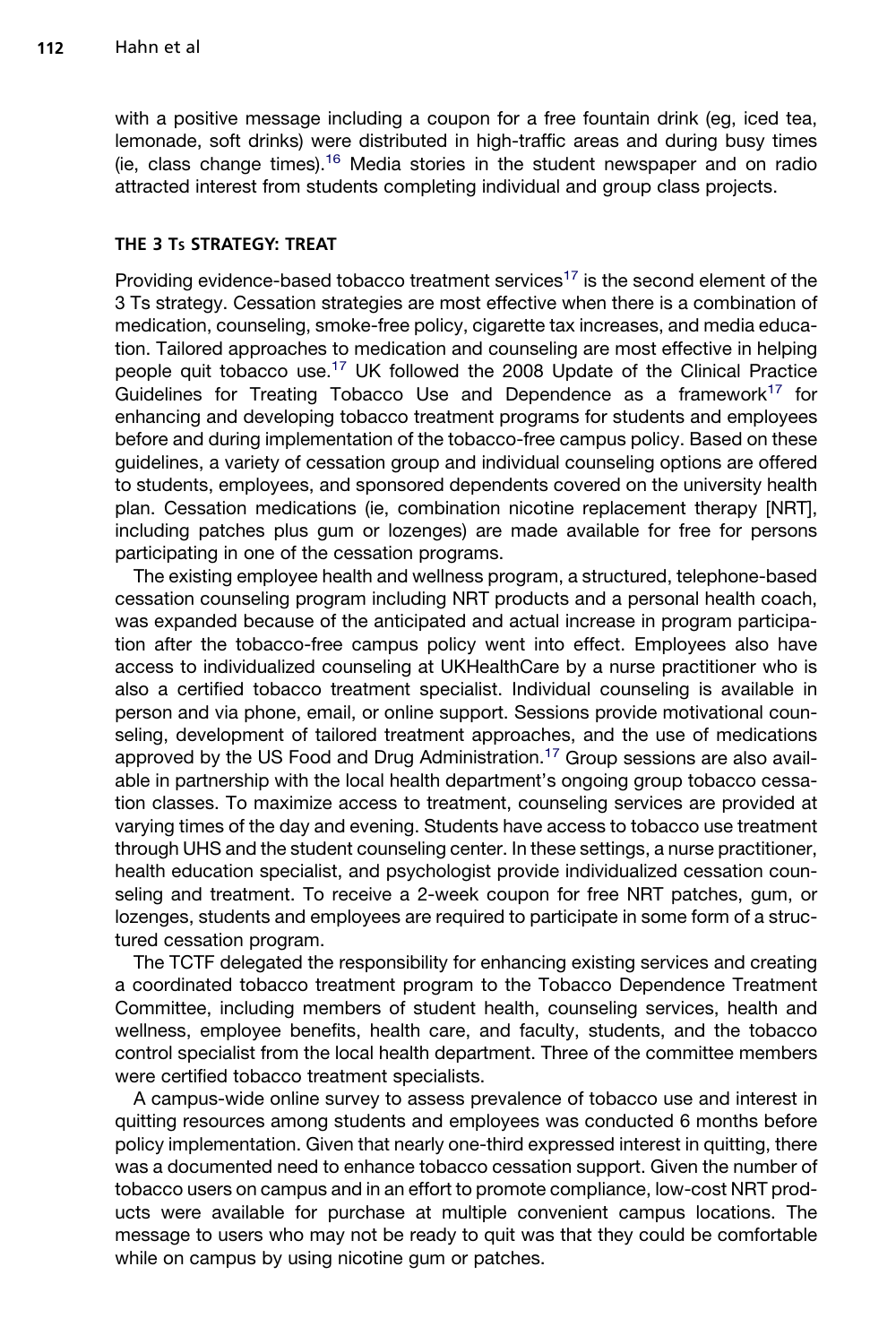A variety of media were used to promote the tobacco treatment services. Committee members were interviewed by the student newspaper and radio station. Print materials and posters were developed and distributed during special campus events, including a campus house calls event, in which information on campus services was provided to students individually in their dormitories. This information included messages such as "Picture Yourself Tobacco Free," and "iThink, iQuit, iConquer" themed materials developed by the UHS Health Education Specialist. The tobacco-free Web site [\(http://www.uky.edu/Tobaccofree\)](http://www.uky.edu/Tobaccofree) provided a comprehensive listing of treatment resources for students, employees, and community members. Bulletins, emails and newsletters included information about the tobacco treatment services and they were distributed through Employee Benefits, Health and Wellness, and UKHealthCare programs.

#### THE 3 Ts STRATEGY: TRAIN

The third prong of the 3 Ts strategy to tobacco-free policy development is to train supervisors, faculty, administrators, and student leaders on the policy and how to approach violators. The goal of the train component is to create a culture of policy compliance so that enforcing the tobacco-free rules is everyone's job. Approaching violators can be intimidating, so providing tools is one way to increase compliance with the policy, in addition to tell and treat approaches.

Before the policy went into effect, training was provided to promote compliance with the policy. A slide presentation included proper scripting to use when approaching violators of the tobacco-free policy. Given that compliance is everyone's business, employees or students were asked to politely but firmly remind the violator about the policy and potential consequences, and ask them to extinguish or dispose of the tobacco product using the scripted messages.

All members of campus were asked to: (1) introduce yourself and your role on campus; (2) remind the violator about the tobacco-free policy; (3) politely but firmly ask them to extinguish and dispose of the tobacco product; and (4) inform them of low-cost NRT available at multiple convenient campus locations to minimize cravings and promote comfort (Table 1). As part of the training protocol, employees and students are provided with a map of the campus boundaries and information on tobacco treatment services.

For those who refuse to comply with the policy, students are reported to the Dean of Students for violating the Student Code of Conduct (Part 1, Article 2, Prohibited Conduct: "Violation of other published University regulations or policies"). Possible sanctions for the student violator included a disciplinary warning, reprimand or probation, social suspension, and disciplinary suspension or expulsion depending on the magnitude of the violation (Part 1, Article 2, Sanctions). Faculty and staff who violate

| Table 1<br>Example of scripting used with violators of the tobacco-free policy |                                                                                                                                                                                                                                                                                                                                                                                                            |  |  |  |  |  |  |  |
|--------------------------------------------------------------------------------|------------------------------------------------------------------------------------------------------------------------------------------------------------------------------------------------------------------------------------------------------------------------------------------------------------------------------------------------------------------------------------------------------------|--|--|--|--|--|--|--|
| Type                                                                           | <b>Script Example</b>                                                                                                                                                                                                                                                                                                                                                                                      |  |  |  |  |  |  |  |
| Scenario I:                                                                    | "Hello, my name is _______, and I am an (employee /student) here at UK. Are<br>you aware that our campus is tobacco-free? This means I'm going to have<br>to ask you to put your cigarette out and dispose of it in the trash can.<br>Thank you for respecting our policy. There are locations on campus that<br>sell nicotine replacement for a discounted price so you can be comfortable<br>on campus." |  |  |  |  |  |  |  |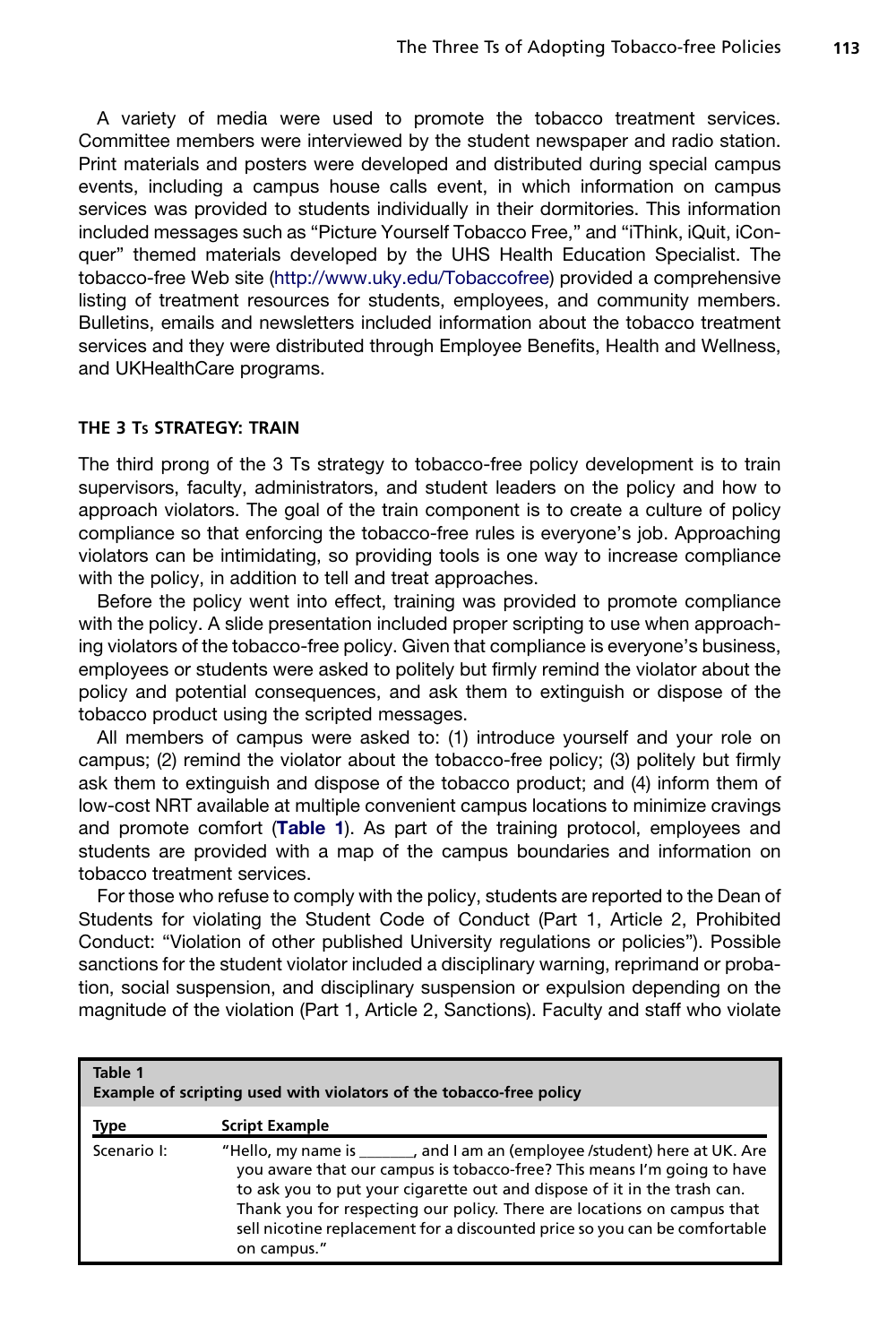the policy are reported to their manager or academic dean. Employee violations are treated as any other infraction of campus policy and are dealt with through corrective action. Repeat offenders are subject to possible termination of employment.

Eighteen months after the policy was implemented, the TCTF launched an ambassador program to more deliberately create an environment of compliance. The Tobacco-free Take Action! Ambassador program is comprised of employees and students who are proactive in increasing compliance with the tobacco-free policy. Specific hot spots where policy violators congregate are identified through cigarette butt clean-up efforts and complaints to the TCTF, and they are deliberately targeted for proactive hot spot interventions.

Ambassadors complete training on how to use a firm, yet compassionate approach to violators by using scripted messages. They also learn how to report violators who continue to violate after reminded. Ambassadors are required to show competence in scripting through role playing before they are assigned to hot spots. Ambassadors are assigned to hot spots in teams of 2 and they target a spot for 20 minutes during class change or at other high-traffic times. They approach violators and complete a sitespecific checklist assessing number of male and female violators observed, number of violators approached, how the violator responded (eg, immediately extinguished tobacco product, ignored ambassador), and action taken by the ambassador (ie, reported to Dean of Students or supervisor). If a violator refuses to comply with the policy when reminded, the ambassador asks for identification and reports them according to approved compliance procedures (see <http://www.uky.edu/Tobaccofree>).

## EVALUATION OF OUTCOMES AND COSTS

Quit attempts among students and employees have increased since the campus-wide tobacco-free policy took effect. Based on use of the free NRT benefit, a total of 335 persons received tobacco dependence treatment during the 2-year period after the policy took effect, compared with only 33 in the year preceding the campus-wide policy (Table 2). On average, about 3 tobacco users sought cessation services per month before the campus-wide policy, compared to 11 per month after policy implementation, reflecting a 4-fold increase in demand for tobacco treatment services. Of the 263 enrolled in tobacco treatment services, 48% were employees, 46% were students, and 6% were spouses/sponsored dependents and retirees. Before the

| Table 2<br>Cessation Program Participation and Nicotine Replacement (NRT) Use Over Time |                                        |                              |                             |                             |                             |                              |  |  |  |  |
|-----------------------------------------------------------------------------------------|----------------------------------------|------------------------------|-----------------------------|-----------------------------|-----------------------------|------------------------------|--|--|--|--|
|                                                                                         | 1 Year Before<br>Policy<br>11/08-10/09 | November<br>09-March<br>2010 | April-<br>September<br>2010 | October<br>10-March<br>2011 | April-<br>September<br>2011 | <b>Total Post-</b><br>Policy |  |  |  |  |
| Enrolled in<br>Program                                                                  | - 33                                   | 116                          | 86                          | 87                          | 105                         | 263                          |  |  |  |  |
| <b>NRT</b><br>Coupons                                                                   | 124                                    | 272                          | 198                         | 221                         | 284                         | 975                          |  |  |  |  |
| Cost of NRT<br>(US <sub>5</sub> )                                                       | \$5902.37                              | \$5096.43                    | \$3979.46                   | \$3595.11                   | \$4046.20                   | \$16,717.20                  |  |  |  |  |

Note. The total post-policy number enrolled reflects unique patients. Students, employees, and sponsored dependents are eligible to receive free NRT for 12 weeks (distributed in 2-week coupons).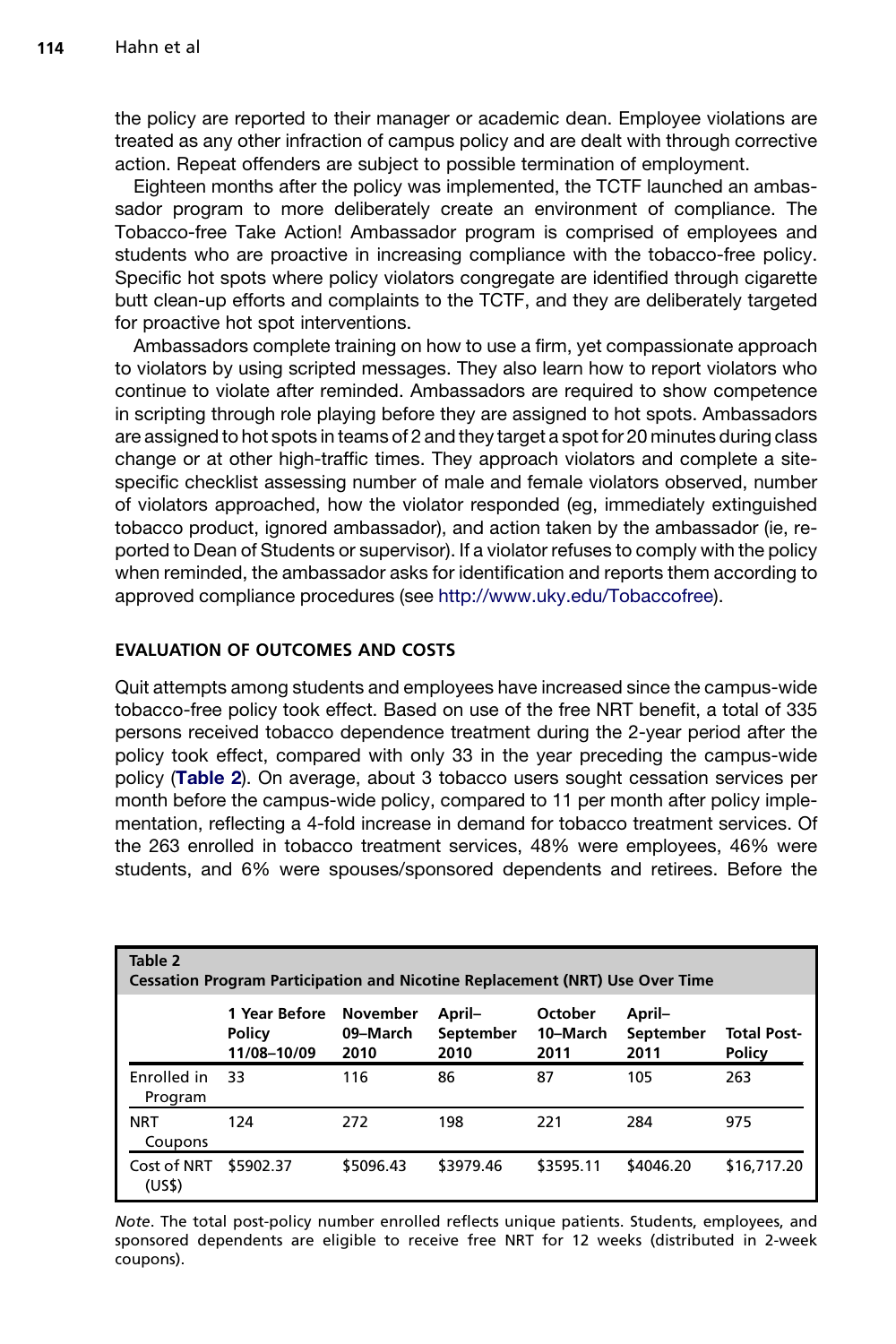| Table 3<br>Tobacco Use Patterns of Cessation Program Survey Respondents ( $N = 36$ ) |                                                 |        |                |         |                  |        |                           |  |  |  |  |
|--------------------------------------------------------------------------------------|-------------------------------------------------|--------|----------------|---------|------------------|--------|---------------------------|--|--|--|--|
|                                                                                      | <b>Current Tobacco User/</b><br>Quit $<$ 7 days |        | Quit 8-30 days |         | Quit $> 30$ days |        | Total<br><b>Responses</b> |  |  |  |  |
|                                                                                      | n                                               | (%)    | n              | (%)     | n                | (%)    | N                         |  |  |  |  |
| <b>Students</b>                                                                      |                                                 | (38.9) | 0              | (0.0)   | 4                | (30.8) | 11                        |  |  |  |  |
| <b>Employees</b>                                                                     | 11                                              | (61.1) |                | (100.0) | 9                | (69.2) | 25                        |  |  |  |  |
| Total                                                                                | 18                                              | (50.0) | 5              | (13.9)  | 13               | (36.1) | 36                        |  |  |  |  |

policy, the average number of NRT coupons redeemed per month was 10, compared to 41 per month after the policy was implemented, representing a 4-fold increase in coupons redeemed. The cost associated with NRT coupons increased from \$491.86 per month before the policy to \$696.55 per month after the policy took effect, reflecting only a 1.4-fold increase in cost. These cost savings were because of a lower cost per NRT coupon after the policy negotiated by UK Pharmacy, from \$47.60 per coupon before the policy to \$17.15 per coupon on average after the policy.

A follow-up survey was conducted via email with tobacco treatment program participants 16 months after the tobacco-free campus policy was implemented to assess tobacco use, cessation methods used, and quit status. A total of 207 surveys were emailed to participating students, faculty, and staff, and 36 were returned after 2 reminder emails (17% participation rate). Of the 36 surveys, 25 were employees and 11 were students; 61% were females. The low response rate limits the generalizability of the analysis, but there are some interesting trends.

Of the 36 participants, 18 (50%) were current tobacco users. Using an intent-totreat analysis in which nonrespondents are considered tobacco users, the quit rate for the sample of 207 program participants was 8.7%. Thirty respondents (83%) reported smoking cigarettes in the past year, with an average of 14 cigarettes smoked per day (range  $= 1$  to 35 daily). Other tobacco products used included smokeless (8%), cigars (6%), and hookah (6%). Both students and employees reported relatively high levels of confidence in quitting, and these groups did not differ in confidence to quit; mean values were 7.3  $\pm$  2.8 and 7.5  $\pm$  2.7, respectively (0 = not at all to 10 = extremely confident). Both groups reported even greater confidence that they could remain tobacco free while on campus (students  $8.4 \pm 3.2$ ; employees  $8.3 \pm 2.8$ ).

Overall, nearly three-fourths of those who had quit using tobacco reported being abstinent for more than 30 days (Table 3). Of those who were unable to quit, nearly half of them reported that they reduced their tobacco use by 50% or more. Regardless of whether or not they quit, nearly all (92%) used NRT; only 8% used Chantix (2 quit and 1 did not). Given the low overall response rate and small sample size, it is difficult to determine cessation outcomes. Considering these limitations, the evaluation data on cessation and cigarette reduction rates should be interpreted with caution.

Although observed and reported smoking has declined since the policy took effect, evidence of cigarette butts remains.<sup>[18](#page-8-0)</sup> The recent launch of the Tobacco-free Take Action! Ambassador program aims to improve compliance. Early observations show promise in the effectiveness of the program, but evaluation data are not yet available.

#### SUMMARY

This case study described the 3 Ts (tell-treat-train) strategy, designed to institute a culture of policy compliance, and evaluated its impact on outcomes and costs. The 3 Ts strategy involves regular, consistent communications, access to tobacco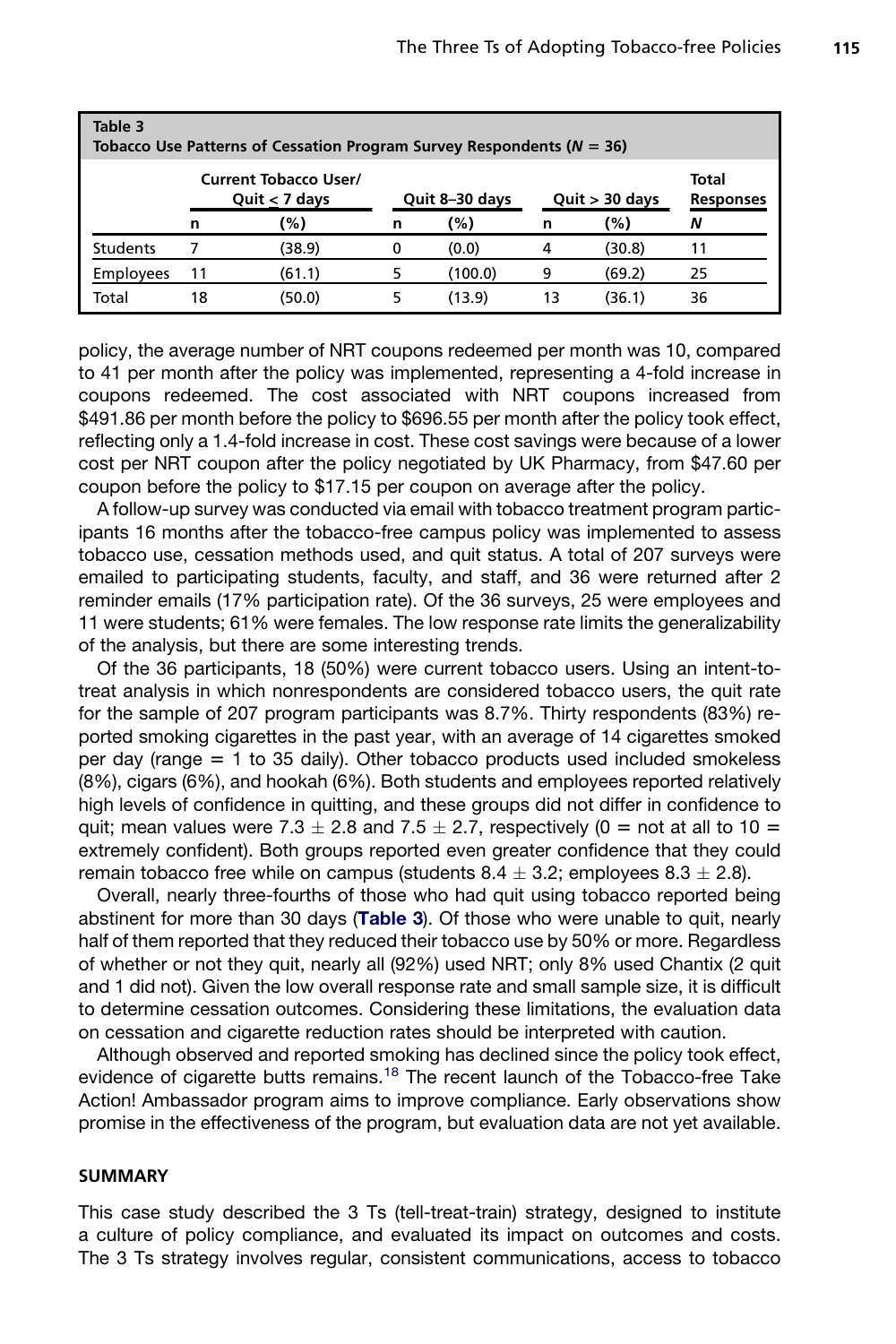<span id="page-7-0"></span>treatment medications and counseling, and ongoing training of supervisors and student leaders. Sustained, clear communications using multiple channels targeting students, employees, visitors, and vendors is essential to successful policy implementation (tell). Providing access to free or low-cost evidence-based tobacco treatment services by qualified personnel is important for meeting the demand for tobacco cessation (treat). For users who were not ready to quit, low-cost NRT products were available for purchase at multiple convenient campus locations to promote symptom management while on campus. Creating a climate of policy compliance is also achieved by initial as well as ongoing training of supervisors and student leaders about the policy and how best to approach violators using a firm, yet compassionate approach (train). Demand for tobacco treatment services increased, from an average of 3 enrolled in cessation programs per month before the campus-wide policy to 11 per month after the policy took effect, representing a 4-fold increase in quit attempts. During this period, 975 free nicotine replacement coupons (2-week supply) were redeemed, a 4-fold increase in treatment use, for a total postpolicy cost of \$16,717. Although the intent-to-treat estimated quit rate was only 8.7%, both students and employees reported high levels of confidence that they could remain tobacco free while on campus. NRT was the medication of choice, likely because the university covered the full cost of the medication for 12 weeks. Of treatment participants sampled  $(N = 36)$  and unable to quit, nearly half of them reported they had reduced their tobacco use by 50% or more. Administrative support, access to tobacco treatment, campus buy-in, sustained communications, and careful implementation planning are critical to instituting a tobacco-free university policy.

# ACKNOWLEDGMENTS

We acknowledge Frank Butler, Executive Vice President for Finance and Administration, for consistent and strong support of the policy and for his service as administration liaison; Lucy B. Wells RPh, UK Prescription Benefits and member UK Tobacco Task Force, for supplying the nicotine replacement use data; and Anthany Beatty, VP for Campus Services, Co-Chair, Tobacco Task Force, for his leadership in planning and implementing the tobacco-free policy.

# **REFERENCES**

- 1. Institute of Medicine. Secondhand smoke exposure and cardiovascular effects: making sense of the evidence. Washington, DC: The National Academies Press; 2010.
- 2. US Department of Health and Human Services. How tobacco smoke causes disease: the biology and behavioral basis for smoking-attributable disease: a report of the surgeon general. Atlanta (GA): US Department of Health and Human Services, Centers for Disease Control and Prevention, National Center for Chronic Disease Prevention and Health Promotion, Office on Smoking and Health; 2010.
- 3. US Department of Health and Human Services. The health consequences of involuntary exposure to tobacco smoke: a report of the surgeon general. Atlanta (GA): Department of Health and Human Services, Public Health Service, Centers for Disease Control and Prevention, National Center for Chronic Disease and Prevention and Promotion, Office of Smoking and Health; 2006.
- 4. Otsuka R, Watanabe H, Hirata K, et al. Acute effects of passive smoking on the coronary circulation in healthy young adults. JAMA 2001;286(4):436–41.